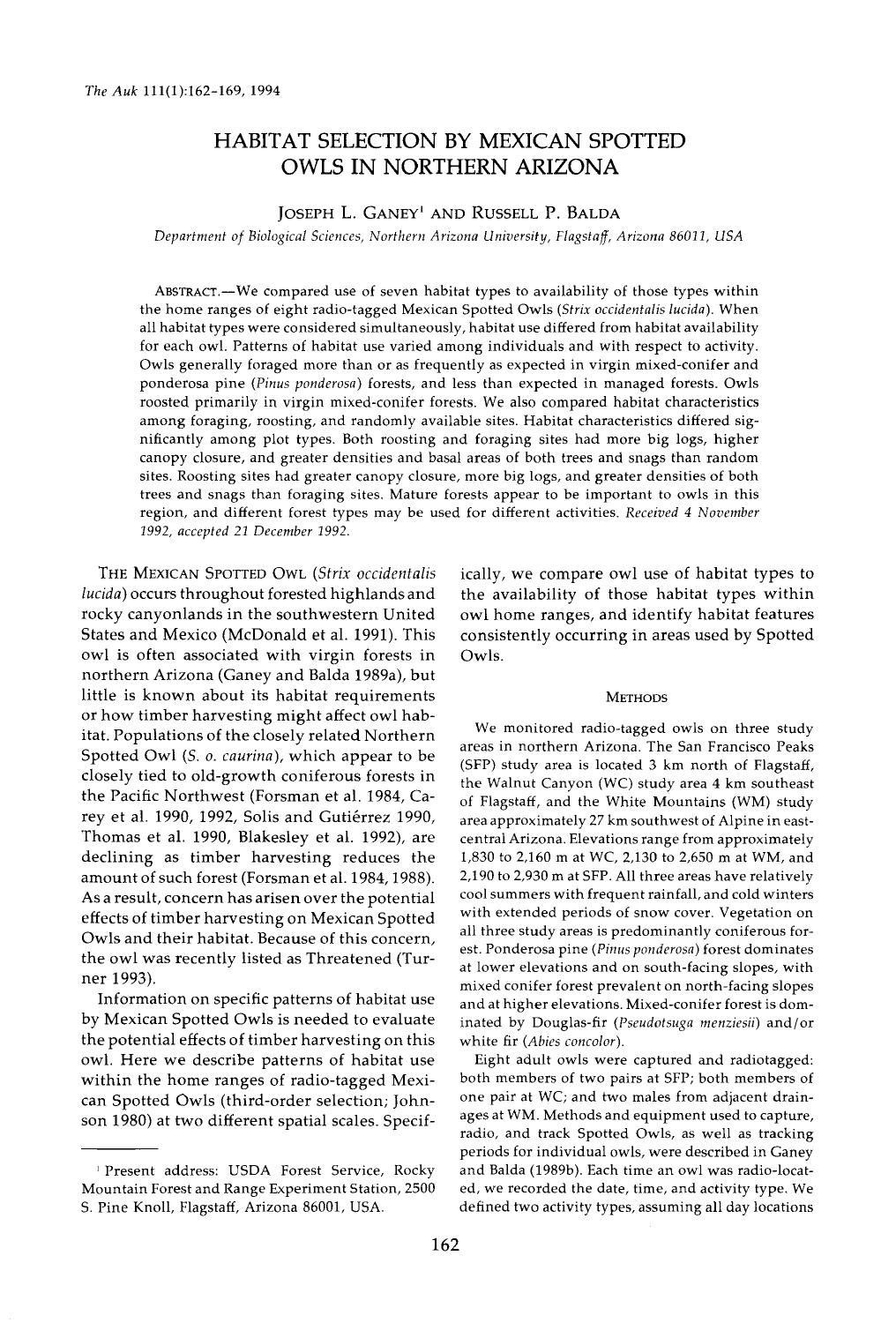**(sunrise-sunset) represented roosting owls and all**  night locations (30-min postsunset through 30 min **before sunrise) represented foraging owls (Forsman et al. 1984).** 

Use of habitat types.-We used owl locations to gen**erate minimum-convex-polygon home ranges for individual owls (Ganey and Balda 1989b). We assumed that all habitats within this area were available for use by the owls (Carey et al. 1992).** 

**We recognized and mapped seven broad habitat types within these home ranges based on differences in species composition, habitat structure, and logging history. Four of these habitat types (virgin mixedconifer forest, virgin mixed-conifer forest on rocky slopes, virgin ponderosa pine forest, and virgin ponderosa pine-oak-juniper forest) were unlogged. The remaining habitat types were managed mixed-conifer forest, managed ponderosa pine forest, and nonforested (Table 1).** 

**Habitat polygons were identified on aerial photos and mapped on topographic maps using a zoom transfer scope. Polygon boundaries were verified through field reconnaissance. Area of each habitat type was measured within each home range using a digitizer. These areas served as measures of relative availability of habitats.** 

**All owl locations were classified to habitat type. Roost locations were based on visual observations of owls, and assignment to habitat type was unambiguous. Foraging locations were based on remote triangulation, and there may have been some misclassiftcation of habitats used. However, all remote triangulations were based on three or more bearings, and were obtained when the owls were not moving. Most error polygons (Springer 1979) were less than 4 ha, and locations were not concentrated near stand edges. Thus, we believe that misclassification was a minor problem, and have no reason to suspect consistent biases for or against particular habitats.** 

**We used the methods of Neu et al. (1974; see also Byers et al. 1984) to test the hypothesis that owls used habitat types in proportion to their availability, and to determine which habitat types were used more or less than expected when that hypothesis was rejected. Tests were conducted separately for each owl.** 

**The lack of independence of sequential observations is problematic in studies of animal movements (Swihart and Slade 1985). Carey et al. (1989) found that a three- to five-day period between successive observations was required for statistical independence in a study of Northern Spotted Owls in Oregon. We obtained a maximum of one roosting location per day, and most intervals between successive locations were more than five days. Therefore, we considered these roosting locations statistically independent.** 

In contrast, we obtained an average of  $3.2 \pm SD$  of 0.62 locations per owl per night of tracking ( $\bar{x}$  = 43.9 **\_+ 14.5 nights tracked per owl). The minimum interval**  between consecutive locations was 30 min, with lon**TABLE 1. Habitat types recognized for analysis of habitat use by Mexican Spotted Owls in northern Arizona. Acronyms in parentheses.** 

**Virgin mixed-conifer forest (VMC).**-Unlogged **forests containing uneven-aged stands of Douglas-fir and white fir, frequently with strong component of**  ponderosa pine. Limber pine (P. flexilis) or south**western white pine (P. strobiformis) often present. Understories dominated by small conifers and/or Gambel oak. Canopy height 20-35 m; canopy closure generally > 70%. Stand age generally > 200 years.** 

**Virgin mixed-conifer forest on rocky canyon slopes**  (VMC-rock).-Unlogged forests similar in species **composition to above, but situated on steep canyon slopes with large rock outcrops and cliffs interspersed. Canopy height 15-30 m; canopy closure variable. Stand age generally >200 years.** 

**Managed mixed-conifer forest (M-MC).**-Mixed**conifer forests similar to above types in species composition, but subjected to partial overstory removal through selective cutting or shelterwood harvest. Canopy closure and basal area generally lower than in above unlogged types.** 

**Virgin ponderosa pine forest (VPipo).**—Unlogged **forests dominated (> 50% of overstory trees) by ponderosa pine. Gambel oak an important component in many stands. Canopy height 20-35 m; canopy closure generally <60%. Stand age generally >200 years.** 

Managed ponderosa pine forest (M-Pipo).-Pon**derosa pine forest similar to above type in species composition, but subjected to partial overstory removal, with consequent reductions in canopy closure and basal area.** 

**Virgin ponderosa pine-oak-juniper (VPipo-O-J).-- Sparse to dense stands of unlogged ponderosa pine with a mixture of other species including Gambel oak, Rocky Mountain pinyon pine (P. edulis), Rocky Moun**tain juniper (Juniperus scopulorum), alligatorbark ju**niper ([. deppeana), and Douglas-fir.** 

**Nonforested areas (Nonforest).** -Nonforested **habitats, including grassy meadows (some containing widely scattered trees) and brushy areas dominated**  by cliffrose (Cowania mexicana) and mountain mahog**any (Cercocarpus sp.) on rocky slopes.** 

**ger intervals common when birds were moving (Ganey and Balda 1989b). Because foraging owls could**  move rapidly  $(\bar{x} > 354 \text{ m/h})$ ; Ganey 1988) and habitat patches were often relatively small ( $\bar{x}$  = 42.6  $\pm$  67.8 **ha), we assumed that owls could move easily among habitat types between successive locations. Therefore, we assumed these locations were biologically independent (Lair 1987) and suitable for use in statistical tests of habitat selection.** 

**We evaluated this assumption by examining the amount of variation in subsamples of location data collected at various time intervals. Subsamples were created by bootstrap sampling, with 1,000 different subsamples created for each time interval (intervals ranged from one to seven days between successive locations). We used a chi-square test of heterogeneity**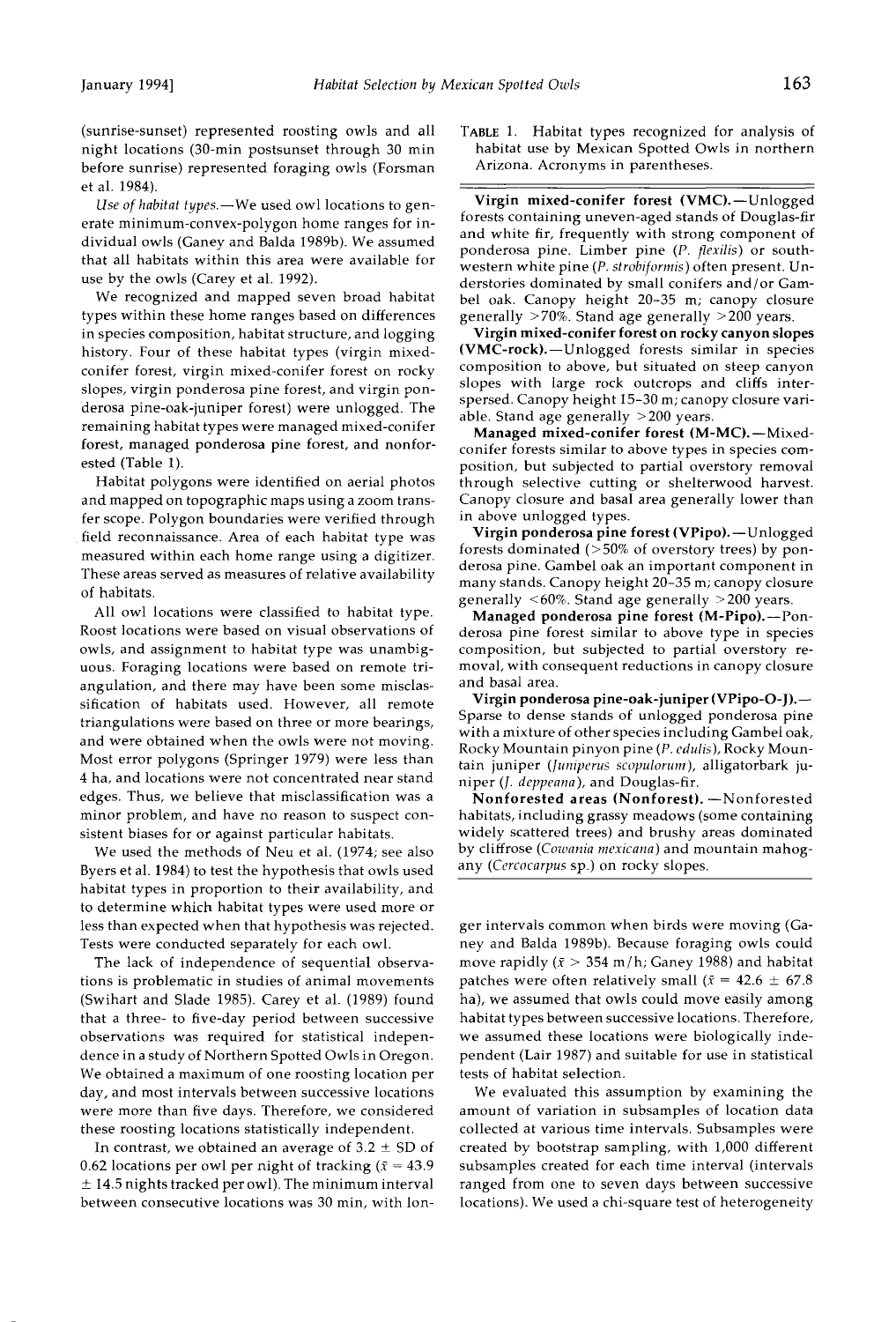**TABLE 2. Chi-square statistics for comparisons of habitat use between bootstrapped subsamples and al! foraging !ocations (df = 5; nonforest habitat type eliminated due to low use).** 

| Inter-           | Chi-square statistics                                       | Number of |       |   |  |
|------------------|-------------------------------------------------------------|-----------|-------|---|--|
| val <sup>a</sup> | Mean Variance Maximum <sup>b</sup> differences <sup>c</sup> |           |       |   |  |
| 1                | 3.24                                                        | 2.55      | 9.33  |   |  |
| 2                | 3.97                                                        | 3.24      | 11.31 |   |  |
| 3                | 3.82                                                        | 3.58      | 13.94 | 3 |  |
| 4                | 5.01                                                        | 4.22      | 13.72 | 5 |  |
| 5                | 3.95                                                        | 3.64      | 12.88 | 4 |  |
| 6                | 3.71                                                        | 3.95      | 12.73 |   |  |
| 7                | 3.88                                                        | 3.68      | 12.00 |   |  |

**"Number of days between successive locations.** 

 $\mathbf{Y}^2 = 11.07, 5 \text{ df}, P < 0.05.$ 

**ß Number of times observed habitat use differed significantly (P <**   $0.05$ ) between subsample and all foraging locations ( $n = 1,000$  bootstrap **iterations for each interval).** 

**(Conover 1980) to compare habitat use in each sub**sample to overall habitat use. This allowed us to examine the effect of time between locations on ob**served patterns of habitat use.** 

Habitat characteristics.-Where owls used habitat **types nonrandomly, we examined specific habitat characteristics within the home range. We samp!ed habitat characteristics on 167 0.04-ha circular plots representing randomly available, foraging, and roost**ing areas. The number of plots was limited by time **constraints rather than based on statistical consider**ations. Because of our small sample of plots, we re**stricted the number of variables measured. The WC study area was exc!uded from this analysis because it was impossib!e to measure circular p!ots on the rocky cliffs present in many of the areas used by the ow!s. Therefore, ana!ysis of habitat characteristics inc!uded**  only six owls on two study areas. Plots were distrib**uted evenly among the home ranges of these six owls.** 

**Random plots were mapped on topographic maps using randomly generated Universal Transverse Mercator (Grubb and Eakle 1988) coordinates within owl**  home ranges. To avoid bias when locating plots in the field, plots were first located as accurately as pos**sible using map, compass, and altimeter. A number**  from 1 to 4 was then picked from a hat to select a **cardinal direction, and a second number from 1 to 20 was picked to select a number of paces. The center of the plot was !ocated by walking the indicated number of paces in the indicated direction.** 

**Foraging !ocations were not sufficient!y accurate to justify locating plots around single foraging locations. Owls foraged extensively and repeatedly in some ar**eas, however. We placed all foraging plots within **these heavi!y-used areas, assuming that ow!s foraged throughout the area. We used the randomization procedure described above to locate foraging p!ots in the field.** 

**Because roosting plots were based on visual observations of roosting ow!s, they presented no problems in !ocation. On!y roost sites used on more than five occasions were se!ected for measurement. Thus, both roosting and foraging plots represented areas used repeatedly by owls, and may not represent the full range of habitats used.** 

We recorded the following variables within the **circular plot: (1) diameter at breast height (DBH) of**  all trees and snags  $\geq$ 10 cm in diameter; (2) number of small logs (down logs  $\geq$ 10 cm and <30.5 cm at  $midpoint diameter and  $\geq 3$  m in length); (3) number$ **of big logs (down logs >- 30.5 cm at midpoint diameter**  and  $\geq$ 3 m in length); and (4) percent canopy closure. **DBH was measured to the nearest 0.25 cm with a DBH tape. Canopy c!osure was estimated with a spherical densiometer along a 23-m !ine transect centered at the plot center and oriented north-south. Six mea**surements were taken at equal intervals along the **transect, then averaged. From field data, we computed: (a) live tree and snag density (trees/ha); and live**  tree and snag basal area (m<sup>2</sup>/ha). Basal area was cal**culated using DBH measures from individua! trees and snags. All plots were measured by J.L.G., eliminating interobserver variation (B!ock eta!. 1987) as a source of error.** 

We used a multivariate analysis of variance (MAN-**OVA; Norusis 1988a) to test the hypothesis that hab**itat characteristics did not differ among plot types. **Seven variables were used in the MANOVA: number of small logs, number of big logs, canopy closure, live tree density, snag density, live tree basal area, and**  snag basal area. We used univariate analysis of vari**ance (ANOVA) to examine patterns for individual habitat variables, and Scheffe's multiple-range test to**  identify which plot types differed significantly for **individual variables. We chose the Scheffe test because it is conservative, requiring larger differences between population means for significance than most multipie-comparison methods (Norusis 1988b; B-156).** 

#### **RESULTS**

**We observed few significant differences (18/ 7,000; Table 2) when we compared subsamples of foraging-location data to the entire set of foraging locations. In other words, patterns of habitat use observed in samples containing locations collected at intervals ranged from one to seven days between successive locations did not differ from the pattern of habitat use observed when all locations were included. We interpreted this as strong evidence for lack of autocorrelation among successive observations, and used all locations in analysis of habitat selection for foraging.**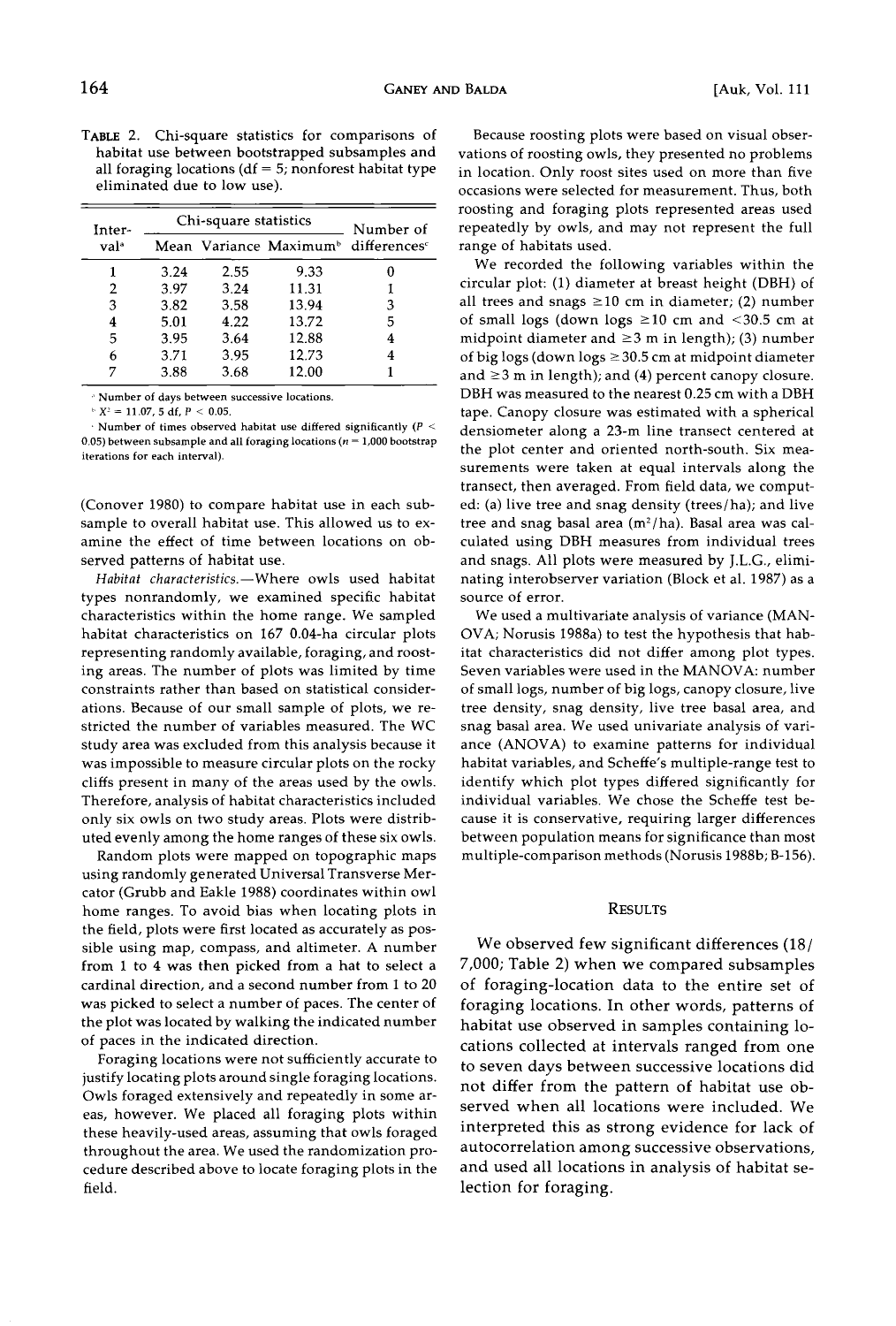| Owl<br><b>Sex</b> |   | $n^{\circ}$ | Habitat type <sup>b</sup>  |                            |                            |            |                         |                          |                |
|-------------------|---|-------------|----------------------------|----------------------------|----------------------------|------------|-------------------------|--------------------------|----------------|
|                   |   |             | VMC                        | VMC-rock                   | VPipo                      | VPipo-O-J  | M-MC                    | M-Pipo                   | Non-<br>forest |
| <b>WC</b>         | М | 163/38      | 0/0/0                      | $17/41$ $179$              | 6/12/11                    | $11/33+73$ | 0/0/0                   | $65/14^-/8$              | 1/0/0          |
| <b>WC</b>         | F | 190/39      | 0/0/0                      | $17/44$ <sup>+</sup> $/85$ | 6/7/5                      | $13/32+75$ | 0/0/0                   | $62/16^-/5$              | 2/1/0          |
| SFP <sub>1</sub>  | M | 137/22      | 48/59/82                   | $7/2 - 19$                 | 13/16/9                    | 6/7/0      | $4/2$ /0                | 15/15/0                  | $7/0^-/0$      |
| SFP <sub>1</sub>  | F | 132/20      | 45/42/65                   | 8/9/5                      | 13/15/25                   | $7/18+75$  | $5/2^-/0$               | 14/14/0                  | $8/0^-/0$      |
| SFP <sub>2</sub>  | м | 204/62      | 20/27/62                   | 0/0/0                      | $14/33+726$                | 0/0/0      | $7/3$ <sup>-</sup> $/2$ | $58/36^-/10$             | 0/0/0          |
| SFP <sub>2</sub>  | F | 201/40      | 28/30/87                   | $4/13+7/8$                 | $12/34$ $\pm$ /5           | 0/0/0      | 4/4/0                   | $50/17^-/0$              | 2/2/0          |
| WM1               | м | 155/22      | $25/62+1100$               | 0/0/0                      | $9/24+10$                  | 0/0/0      | $13/7$ /0               | $53/8^-/0$               | 0/0/0          |
| WM <sub>2</sub>   | M | 153/18      | $34/59$ <sup>+</sup> $/78$ | 0/0/0                      | $15/24$ <sup>+</sup> $/17$ | 0/0/0      | $35/13^-/6$             | $15/3$ <sup>-</sup> $/0$ | 1/1/0          |

TABLE 3. Percent home-range composition and habitat use (composition/foraging use/roosting use) for eight **Mexican Spotted Owls in northern Arizona, 1986-1987. Habitat types described in Table 1.** 

**' Number of locations for foraging/roosting.** 

**•' Positive or negative sign indicates that habitat used significantly more than (+) or less than ( ) expected (P < 0.05). Roosting use not compared statistically due to small sample sizes.** 

Use of habitat types.**--Radio-tagged owls foraged in all habitat types, and used more than one habitat type on 157 of 208 nights (75.5%) when three or more locations/owl were obtained. All individual owls used habitat types nonrandomly (P < 0.01). Owls generally foraged more than or as frequently as expected in virgin forests and less than expected in managed forests (Table 3). Some owls used managed forests as frequently as expected, but none used such forests more than expected. There was little use of nonforested habitats.** 

**Patterns of habitat availability and use varied among individuals and study areas. Both owls at WC foraged primarily in virgin mixed-conifer forest on rocky slopes and virgin ponderosa pine-oak-juniper forest (Table 3). Both of these habitats contained rocky cliffs and outcrops interspersed with forested areas. Telemetry locations were not sufficiently accurate to determine whether the owls were foraging among trees or rocks, but observations at dusk and vocalizations suggested that owls used both habitat components extensively.** 

**Patterns of habitat use were also relatively consistent at WM, where both owls used virgin mixed-conifer and ponderosa pine forests more than expected, and managed forests less than expected (Table 3). Habitat use was more variable at SFP. The SFP1 pair consistently used nonforested habitat and managed mixed-conifer forest less than expected, but used most other habitats (70% of possible comparisons; Table 3) in proportion to availability. Both members of the SFP2 pair used virgin ponderosa pine forest more than expected, and managed pon-** **derosa pine forest less than expected (Table 3). There also were differences in habitat use patterns within pairs at SFP.** 

**Small samples precluded statistical analysis of habitat selection for roosting by individual owls. Most owls roosted primarily in virgin mixed-conifer forests, with some also roosting in virgin ponderosa pine forest (Table 3). The remaining forest types received little or no use (-< 10%) for roosting. Ponderosa pine stands used by roosting owls contained Douglas-fir and white fir and/or a dense understory of Gambel oak (Quercus gambelii). The WC owls often roosted in trees at the base of north-facing cliffs, on the cliffs themselves, or in caves.** 

**Habitat characteristics.--Habitat characteristics differed significantly among plot types (MAN-** $OVA$ ;  $F_{2,164} = 13.3$ ,  $P < 0.001$ ). All seven habitat **variables differed significantly (ANOVA) among plot types (Table 4). Based on multiple-range tests, all variables differed significantly between roosting and random plots. Values were higher for all variables on roosting plots (Table 4). Roosting plots also had significantly more big logs, higher percent canopy closure, and greater densities of both live trees and snags than foraging plots. Foraging plots differed significantly from random plots for all variables except number of small logs; all values were higher on foraging than on random plots (Table 4).** 

### **DISCUSSION**

**All radio-tagged owls in this study used available habitat types nonrandomly. There was con-**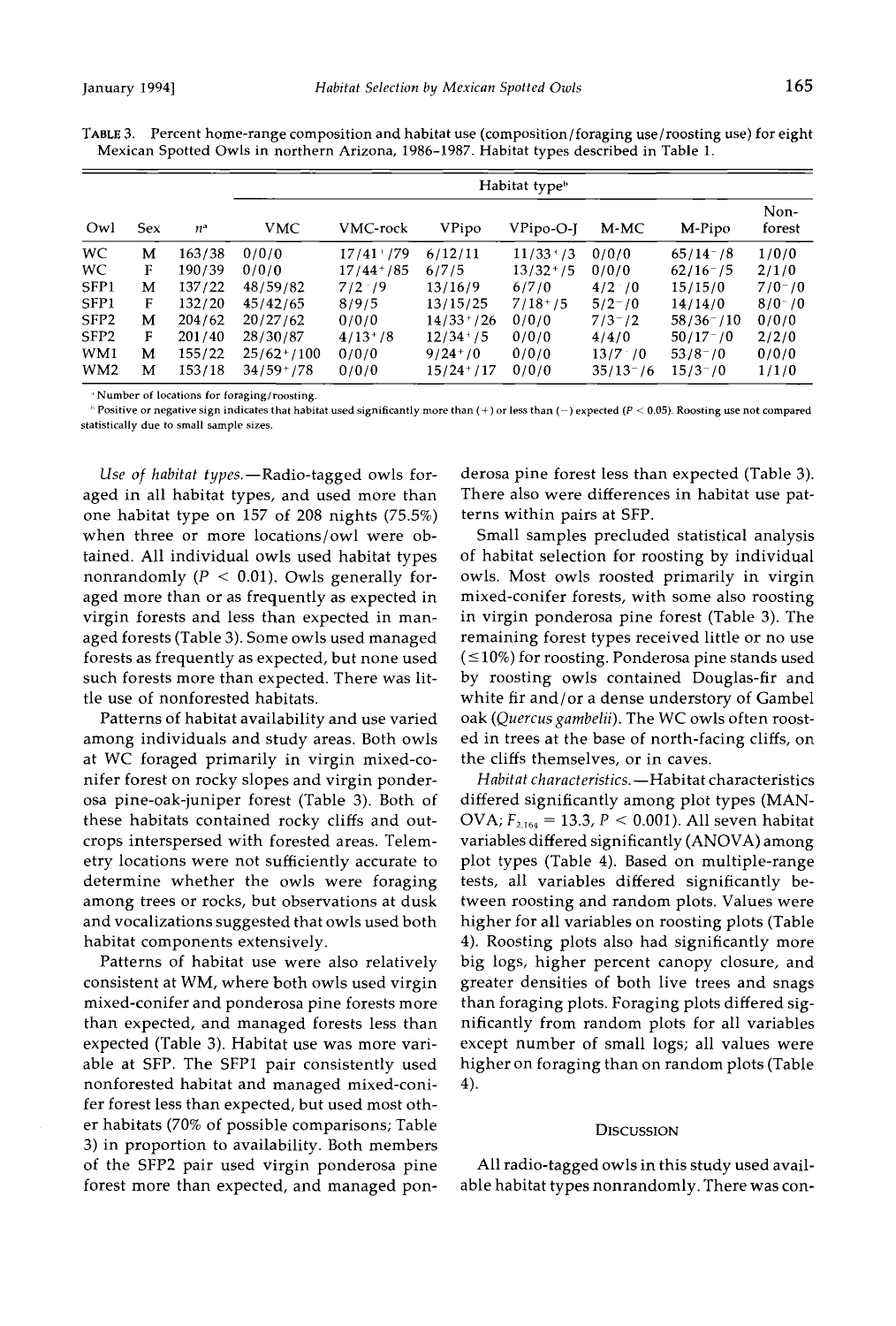|                            | Plot type              |                        |                      |           |  |
|----------------------------|------------------------|------------------------|----------------------|-----------|--|
| Variable                   | Roosting<br>$(n = 33)$ | Foraging<br>$(n = 66)$ | Random<br>$(n = 67)$ | Fa        |  |
| Small logs/ha              | $148.2 \pm 95.7$       | $116.8 \pm 97.0$       | $96.3 \pm 86.1$      | $3.5*$    |  |
| Big logs/ha                | $122.8 \pm 66.1$       | $83.5 \pm 57.9$        | $47.9 \pm 46.3$      | $21.1***$ |  |
| Canopy closure (%)         | $79.1 \pm 5.2$         | $67.1 \pm 10.9$        | $51.7 \pm 18.8$      | $46.3***$ |  |
| Trees/ha                   | $812.9 \pm 334.3$      | $646.7 \pm 288.0$      | $445.3 \pm 277.0$    | $19.0***$ |  |
| Snags/ha                   | $97.3 \pm 66.8$        | $55.1 \pm 48.2$        | $22.5 \pm 30.1$      | $29.4***$ |  |
| Tree basal area $(m^2/ha)$ | $52.3 \pm 16.4$        | $47.5 \pm 13.5$        | $29.9 \pm 14.0$      | $37.6***$ |  |
| Snag basal area $(m^2/ha)$ | $8.9 \pm 8.2$          | $6.4 \pm 7.1$          | $2.4 \pm 3.7$        | $13.9***$ |  |

**TABLE 4.** Habitat characteristics ( $\bar{x} \pm SD$ ) measured on 0.04-ha circular plots within home ranges of Mexican **Spotted Owls in northern Arizona.** 

 $ANOVA$ , df = 2 and 164.  $\ast$ ,  $P < 0.05$ ;  $\ast \ast \ast$ ,  $P < 0.001$ .

**siderable variation among individuals in use of foraging habitat, however. Whether this variation is due to individual variation in the owls themselves or to differences in habitats among areas is not clear.** 

**Despite differences among individuals, there**  were consistent trends in use of foraging hab**itat. In general, owls foraged more than or as frequently as expected in virgin forests, and less than expected in managed forests. They showed very low use of nonforested habitats. Perhaps the most striking pattern with respect to foraging habitat was the consistent avoidance of managed forests (11 of 14 possible comparisons; Table 3). This avoidance was demonstrated more clearly than was a corresponding preference for virgin forests. Mexican Spotted Owls may differ in this respect from Northern Spotted Owls, which show a strong preference for mature and old-growth forest when foraging (Forsman et al. 1984, Carey et al. 1990, 1992, Solis and Gutierrez 1990). We wish to stress, however, that we refer here only to third-order selection (as defined by Johnson 1980) by foraging owls. Selection for virgin forests may well occur at higher orders (see Blakesley et al. 1992) or for other activities (see below). The managed stands on our study areas typically were uneven-aged stands resulting from partial overstory harvests. In contrast, most managed stands within areas where radio-tagged Northern Spotted Owls have been studied were even-aged stands resulting from clearcut logging. These stands thus differ greatly in structure, and perhaps also in their suitability for use by Spotted Owls.** 

**There also may be differences between Mexican and Northern Spotted Owls in foraging behavior. Carey et al. (1992:228; see also Carey**  et al. 1989:12) reported that Northern Spotted **Owls generally remained in the same stand while foraging. This was clearly not the case with respect to the owls in this study, which generally used more than one habitat type per night. This difference is even more striking because habitat patches were apparently larger on**  average in our study  $(\bar{x} = 42.6 \pm 67.8 \text{ ha})$  than **in Carey et al.'s (1989:12) study, where "onehalf to two-thirds of the patches were 20 ha or less."** 

**Habitat-use patterns also differed with respect to activity type. Some owls foraged preferentially in either virgin mixed-conifer or ponderosa pine forests (or both), but all roosted primarily in virgin mixed-conifer forests (Table 3). This suggests that Mexican Spotted Owls use virgin ponderosa pine forests mainly for foraging, and that they use a wider variety of habitats for foraging than for roosting. In studies of California Spotted Owls (S. o. occidentalis), Laymon (1988) and Zabel et al. (1992:153) also observed greater variability in foraging than in roosting habitat. In contrast, Solis and Gutierrez (1990) and Carey et al. (1992) found no differences between habitats used for roosting and foraging by Northern Spotted Owls.** 

**Mexican Spotted Owls are associated with virgin mixed-conifer forests throughout much of northern Arizona (Ganey and Balda 1989a). Although virgin mixed-conifer forests were used for both foraging and roosting in our study, roosting owls showed the strongest affinity for these forests. Thus, the association between the owls and virgin mixed-conifer forests may be driven mainly by the availability of suitable roosting (and nesting) habitat, and such habitat may be more limiting than suitable foraging habitat in this area.** 

**Results of analyses of habitat characteristics**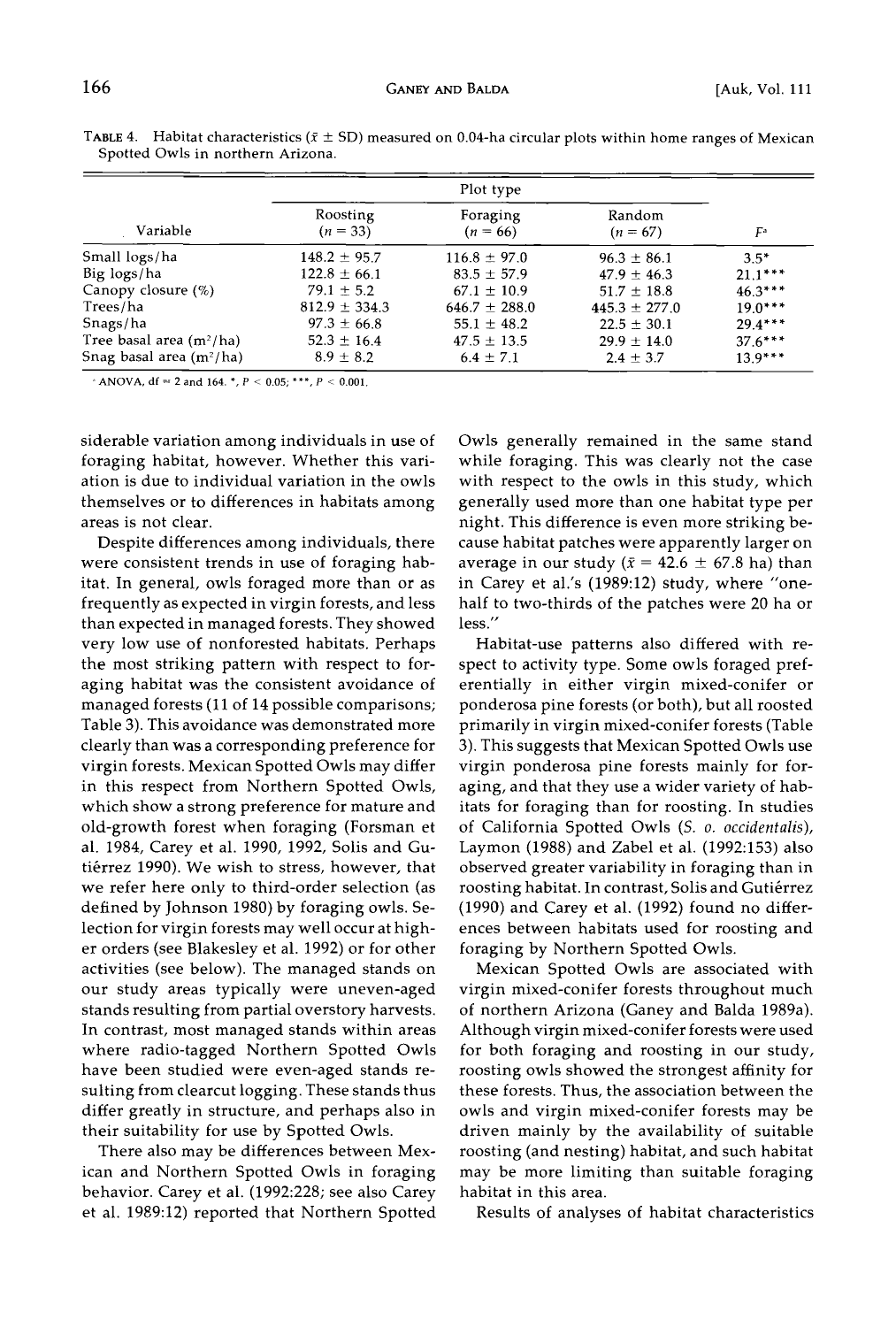**are consistent with the observed patterns of use of habitat types. Both foraging and roosting plots were readily distinguished from random plots using variables related to forest structure. For**aging and roosting plots were more similar to **each other than to random plots (Table 4), but there were differences between areas used by owls for roosting and foraging. Owls roosted primarily in decadent, closed-canopy stands with high densities of trees and snags and many big logs, whereas foraging was not confined to such areas (Table 4). This again suggests a greater selectivity for roosting habitat.** 

**The habitat characteristics differing among plot types (Table 4) represent structural features common in but not restricted to virgin forests. This may explain why some managed stands were used by foraging owls. These areas may have contained some or all of the habitat features preferred by Spotted Owls. Identification of such features is an important step toward understanding actual habitat requirements of Spotted Owls in northern Arizona.** 

**Knowing why owls select particular habitat features also is important in order to understand their habitat requirements. Unfortunately, we can only speculate at present. The consistent selection of dense, closed-canopy forests for roosting may indicate that owls were seeking favorable microclimatic conditions, as suggested by Barrows (1981; see also Ganey et al. 1993). The frequent use of caves and north-facing cliffs by the WC owls is consistent with this interpretation. The high snag densities observed in most roost areas may be a result of the overall decadence of these areas, and not directly tied to owl roosting behavior. Although we have observed owls foraging from and especially calling from snags, we have rarely observed them to roost in snags.** 

**The high basal areas and numbers of down logs observed in high-use foraging areas may relate both to foraging behavior and prey availability. Forests with high basal areas likely provide abundant foraging perches for owls. The numerous logs present in many foraging areas may be important in providing homes and hiding cover for the small mammals on which the owls prey (Ganey 1992). Snags also may provide homes for small mammals on occasion.** 

**There are several problems in interpretation of our analyses of habitat characteristics. Because of the way in which plots were selected, both foraging and roosting plots represent areas** 

**used repeatedly by owls. These areas may not**  represent the full range of habitats used by owls **for roosting and, especially, for foraging. Also, because of small sample sizes, we pooled plots across individuals for our analyses. In light of the differences among individuals in use of habitat types, this pooling may not be fully justifiable. Finally, we assumed that areas used repeatedly by owls at night represented foraging areas. In fact, we cannot be certain that they were not resting in these areas.** 

**Despite these problems, the variables identified as important in these exploratory analyses are consistent with descriptions of Spotted Owl habitat in other areas (Forsman et al. 1984, Laymon 1988, Carey et al. 1990, 1992, Solis and**  Gutiérrez 1990). We consider the emerging pat**terns to be a first step towards understanding the habitat requirements of Mexican Spotted Owls in Arizona mixed-conifer and ponderosa pine forests. We caution that habitat characteristics may be very different in other areas or habitats, however. For example, rocky cliffs appeared to provide suitable habitat for both foraging and roosting owls at WC.** 

**Because our study was based on only eight owls, the generality of the results is open to question. For example, some Mexican Spotted Owls are known to occupy areas lacking virgin forests (Kertell 1977, Wagner et al. 1982, Ganey and Balda 1989a), which were preferred for both foraging and roosting by the owls in our study. Future studies should examine Spotted Owl habitat in more detail, should address the nature and extent of individual variation in habitat use, and should attempt to identify important habitat characteristics of managed stands used by owls. Until better information is available, however, management of Spotted Owl habitat should be approached conservatively. The consistent avoidance of logged stands and the use of mature or virgin stands at levels greater than expected argue for retention of virgin (or at least mature) forests in areas occupied by Mexican Spotted Owls. The use of different forest types for different activities suggests that virgin stands of both mixed-conifer and ponderosa pine forest should be retained, so as to provide suitable habitat for both foraging and roosting.** 

#### **/•CKNOWLEDGMENTS**

**Special thanks to J. Stephenson for his dedicated and careful work while trapping and tracking owls.**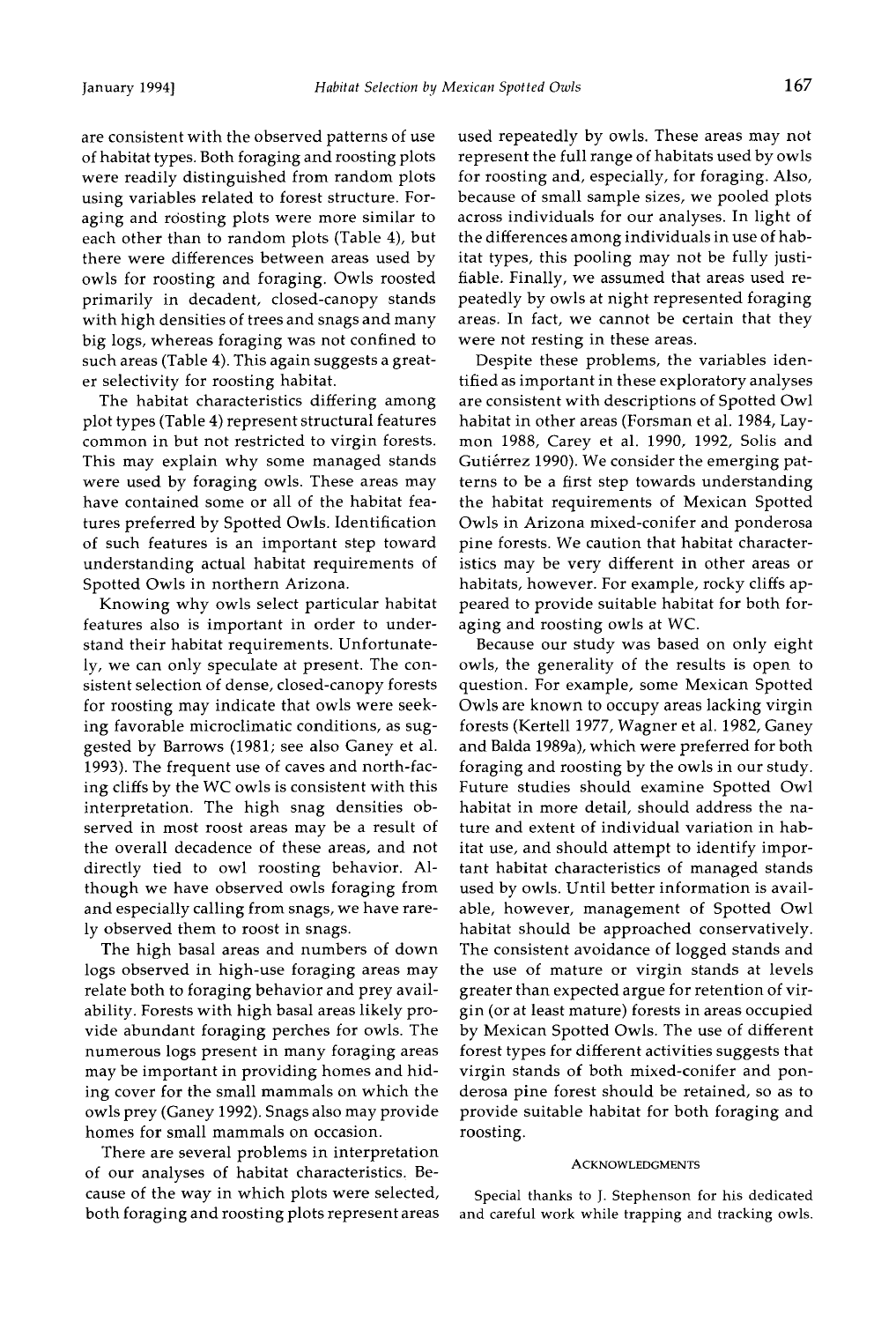**D. Aubuchon and N. L. Dodd also assisted in trapping and tracking owls, and W. L. Eakle assisted in trapping. Radio transmitters and receivers were provided by G. C. Bateman, T. G. Grubb, and D. R. Patton. L. C. Ganey assisted with data entry, and G. E. Brink and R. M. King assisted in the bootstrap analysis. J. D. Gomez provided editorial assistance. J. A. Blakesley, W. M. Block, A. B. Carey, J. M. Marzluff, B. R. Noon, and N. A. Slade reviewed earlier drafts of this paper. Funding was provided by the U.S. Forest Service, the Arizona Game and Fish Department, the National Wildlife Federation, the Arizona Wildlife Foundation, and the Arizona Wildlife Federation.** 

#### **LITERATURE CITED**

- **BARROWS, C. 1981. Roost selection by Spotted Owls: An adaptation to heat stress. Condor 83:302-309.**
- **BLAKESLEY, J.A., A. B. FRANKLIN, AND R. J. GUTIERREZ. 1992. Spotted Owl roost and nest site selection in northwestern California. J. Wildl. Manage. 56: 388-392.**
- **BLOCK, W. M., K. A. WITH, AND M. L. MORRISON. 1987. On measuring bird habitat: Influence of observer variability and sample size. Condor 89:241-251.**
- **BYERS, C. R., R. K. STEINHORST, AND P. R. KRAUSMANN. 1984. Clarification of a technique for analysis of utilization-availability data. J. Wildl. Manage. 48: 1050-1053.**
- **CAREY, A. B., S. P. HORTON, AND J. A. REID. 1989. Optimal sampling for studies of Spotted Owl habitat and home range. U.S. Der. Agric. For. Serv. Res. Pap. PNW-RP-416. Pacific Northwest Research Station, Portland.**
- **CAREY, A. B., J. A. REID, AND S. P. HORTON. 1990. Spotted Owl home range and habitat use in southern Oregon coast ranges. J. Wildl. Manage. 54:11-17.**
- **CAREY, A. B., S. P. HORTON, AND B. L. BISWELL. 1992. Northern Spotted Owls: Influence of prey base and landscape character. Ecol. Monogr. 62:223- 250.**
- **CONOVER, W.J. 1980. Practical nonparametric statistics, 2nd ed. John Wiley and Sons, New York.**
- **FORSMAN, E. D., E. C. MESLOW, AND H. M. WIGHT. 1984. Distribution and biology of the Spotted Owl in Oregon. Wildl. Monogr. 87.**
- **FORSMAN, E. D., C. R. BRUCE, M. A. WALTER, AND E. C. MESLOW. 1988. A current assessment of the Spotted Owl population in Oregon. Murrelet 68: 51-54.**
- **GANEY, J.L. 1988. Distribution and habitat ecology of Mexican Spotted Owls in Arizona. M.S. thesis, Northern Arizona Univ., Flagstaff.**
- **GANEY, J. L. 1992. Food habits of Mexican Spotted Owls in Arizona. Wilson Bull. 104:321-326.**
- **GANEY, J. L., AND R. P. BALDA. 1989a. Distribution and habitat use of Mexican Spotted Owls in Arizona. Condor 91:355-361.**
- **GANEY, J. L., AND R. P. BALDA. 1989b. Home range characteristics of Spotted Owls in northern Arizona. J. Wildl. Manage. 53:1159-1165.**
- **GANEY, J. L., R. P. BALDA, AND R. M. KING. 1993. Metabolic rate and evaporative water loss of Mexican Spotted and Great Horned owls. Wilson Bull. 105:645-656.**
- **GRUBB, T. G., AND W. L. EAKLE. 1988. Recording wildlife locations with the Universal Transverse Mercator (UTM) grid system. U.S. Der. Agric. For. Serv. Res. Note RM-483. Rocky Mountain Forest and Range Experiment Station, Fort Collins, Colorado.**
- **JOHNSON, D. H. 1980. The comparison of usage and availability measurements for evaluating resource preference. Ecology 61:65-71.**
- **KERTELL, K. 1977. The Spotted Owl at Zion National Park, Utah. West. Birds 8:131-146.**
- **LAIR, H. 1987. Estimating the location of the focal center in red squirrel home ranges. Ecology 68: 1092-1101.**
- **LAYMON, S.A. 1988. Ecology of the Spotted Owl in the central Sierra Nevada, California. Ph.D. dissertation, Univ. California, Berkeley.**
- **MCDONALD, C. B., J. ANDERSON, J. C. LEWIS, R. MESTA, A. RATZLAFF, T. J. TIBBITTS, AND S. O. WILLIAMS III. 1991. Mexican Spotted Owl (Strix occidentalis lucida) status review. U.S. Fish and Wildl. Serv. Endangered Species Rer. 20, Albuquerque.**
- **NEU, C. W., C. R. BYERS, AND J. M. PEEK. 1974. A technique for analysis of utilization-availability data. J. Wildl. Manage. 38:541-545.**
- **NORUSIS, M.J. 1988a. SPSS/PC+ advanced statistics V2.0. SPSS Inc., Chicago.**
- **NORUSIS, M.J. 1988b. SPSS/PC+ V2.0 base manual. SPSS Inc., Chicago.**
- **SOLIS, D. M., JR., AND R. J. GUTIERREZ. 1990. Summer habitat ecology of Northern Spotted Owls in northwestern California. Condor 92:739-748.**
- **SPRINGER, J.T. 1979. Some sources of bias and error in radio triangulation. J. Wildl. Manage. 43:926- 935.**
- **SWIHART, R. K., AND N. A. SLADE, 1985. Testing for independence of observations in animal movements. Ecology 66:1176-1184.**
- **THOMAS, J. W., E. D. FORSMAN, J. B. LINT, E. C. MESLOW, B. R. NOON, AND J. VERNER. 1990. A conservation strategy for the Northern Spotted Owl. Report of the Interagency Committee to address the conservation of the Northern Spotted Owl. U.S. Government Printing Office, Washington, D.C.**
- TURNER, J. F. 1993. Endangered and threatened wild**life and plants; final rule to list the Mexican Spotted Owl as a threatened species. Federal Register 58:14248-14271.**
- **WAGNER, P. W., C. D. MARTI, AND T. C. BONER. 1982. Food of the Spotted Owl in Utah. Raptor Res. 16: 27-28.**
- **ZABEL, C. J., G. N. STEGER, K. S. MCKELVEY, G. P. EBER-**